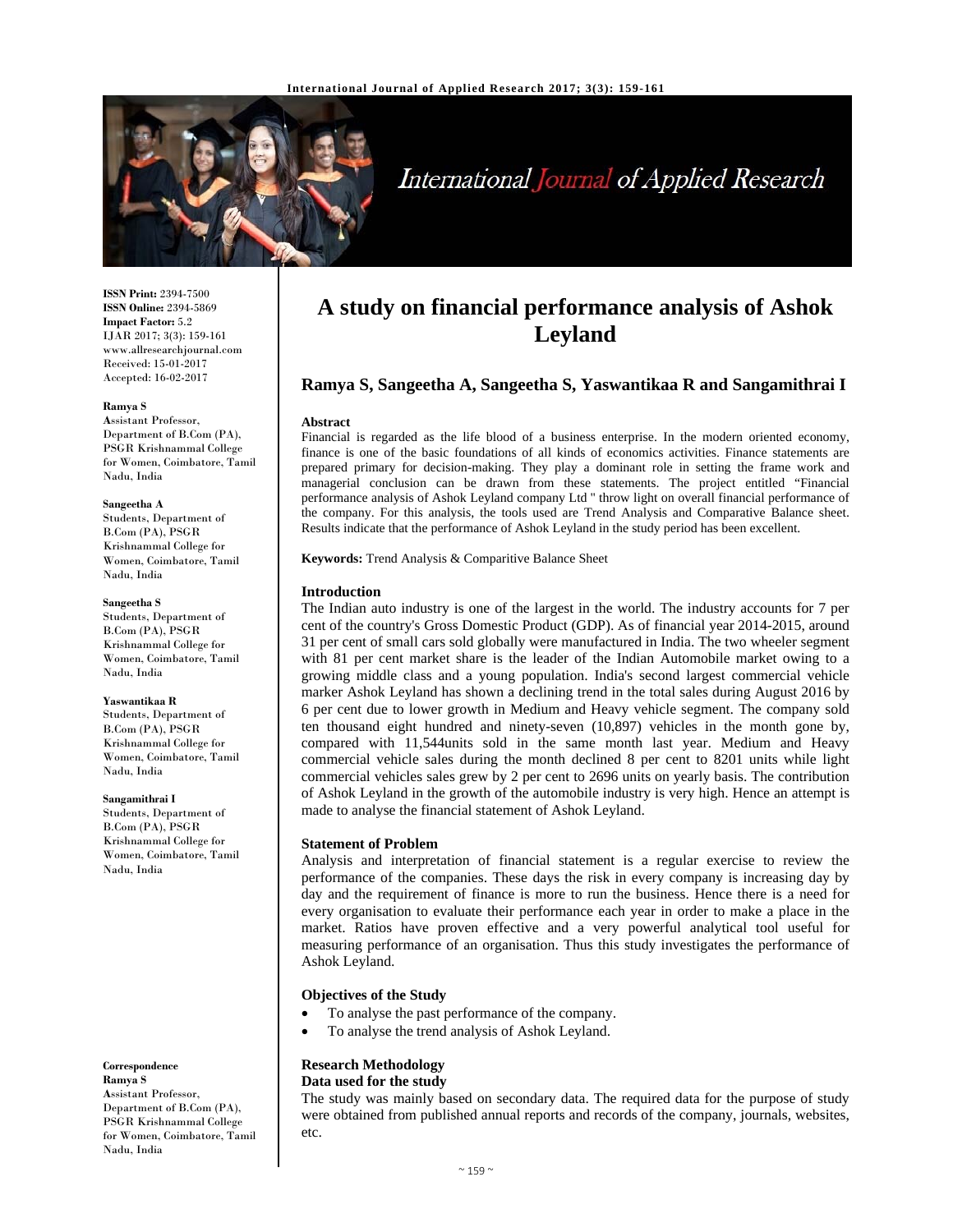#### **Tools used for the Study**

- Trend analysis
- Comparitive balance sheet

#### **Limitations**

- The study done using ratios may not provide an accurate values and financial position of the company. Approximate values are taken in the study.
- As the financial statements are prepare on going concern basis, it does not give exact position.

#### **Review of Literature**

- R. Idhayajothi (2014) [1], "A Study on financial performance of Ashok Leyland Limited at Chennai". This study analyses the overall financial performance of the company based on secondary data for the period 2008-09 to 2012-13 by using Ratio analysis, Comparative statements and Trend analysis as tools. The study concluded that the company had to increase its sales as well its profit margin to meet out its capital expenditure and working capital commitments.
- Harshadeep Chilukuri (2016) [2], "Financial Statement Analysis of Ashok Leyland Limited, India". The study analysed the profitability, solvency, efficiency and cash position of the company for the period 2011-12 to 2015-16 based on secondary data using Ratio Analysis and Dupont analysis as the tools. The study suggested the company to reduce inventory, ensure prompt collection from customers, increase its sales and to improve the liquidity position.

## **Trend Analysis**

Trend analysis is the presentation of amounts as a percentage of a base year. Trend analysis evaluates an

organisation's financial information over a period of time. Periods may be measured in months, quarters, or years, depending on the circumstances. The goal is to calculate and analyse the amount change and percent change from one period to the next.

**Table 1** 

| Year | <b>Sales</b> | <b>Inventories</b> | <b>Sundry Debtors</b> |  |
|------|--------------|--------------------|-----------------------|--|
| 2012 | 175          | 208                | 235                   |  |
| 2013 | 175          | 177                | 271                   |  |
| 2014 | 136          | 111                | 248                   |  |
| 2015 | 185          | 131                | 240                   |  |
| 2016 | 257          | 162                | 239                   |  |

Source: Secondary data

#### **Interpretation**

The above table shows the trend analysis of sales, inventories and debtors. The sales have continuously increased in all the years up to 2015-2016. Increase in sales is an indicator that there is more demand for the product which also increase the market share of the company. Thus increase in sales is quite satisfactory. It has been observed that the table represent an increasing trend in inventory in the year 2015-2016 is 162 as compared to 100 in base year 2006-2007. The debtors shows an increasing trend in the year 2013 and and decreasing trend in the remaining years.

### **Comparative Balance Sheet**

A comparative balance sheet presents side by side information about an entity's assets, liabilities, and shareholder's equity as of multiple points in time. The intent is to provide the reader with a series of snapshots of a company's financial condition over time which is useful for developing t; rend analysis.

| <b>Years</b><br><b>Compared</b> | % Increase or Decrease      |                    |                            |                    |                     |  |
|---------------------------------|-----------------------------|--------------------|----------------------------|--------------------|---------------------|--|
|                                 | <b>Current Asset, Loans</b> | <b>Non-Current</b> | <b>Current liabilities</b> | <b>Non-Current</b> | <b>Share</b>        |  |
|                                 | & Advances                  | assets             | & provision                | <b>Liabilities</b> | <b>Holders Fund</b> |  |
| 2011 & 2012                     | 8%                          | 15.2%              | 28.8%                      | $-0.20%$           | 6.20%               |  |
| 2012 & 2013                     | $-0.20%$                    | 15.6%              | 9.3%                       | 16.8%              | 5.9%                |  |
| 2013 & 2014                     | $-10.3%$                    | 1.7%               | $-13.4%$                   | 12.8%              | $-0.2%$             |  |
| 2014 & 2015                     | 21.7%                       | $-3.7\%$           | 9.8%                       | $-16.3%$           | 15.1%               |  |
| 2015 & 2016                     | 12.7%                       | $-6.1\%$           | 3.5%                       | $-15.7\%$          | 7.7%                |  |

**Table 2** 

Source: secondary data

#### **Interpretation**

The above table shows the comparative balance sheet for the period 2011-12. Current assets have been increased by 8%. Total assets have been increased by 12.5%. Current liabilities have been increased by 28.8%. The total shareholders fund have been increased by 6.2%. The comparative balance sheet for the period 2012-13. Current assets have been decreased by 0.2%. Total assets have been increased by 15.6%. Current liabilities have been increased by 9.3%. The total shareholders fund have been increased by 5.9%. The comparative balance sheet for the period 2013-2014. Current assets have been decreased by 10.3%. Total assets have been decreased by 2.2%. Current liabilities have been decreased by 12.8%. The total shareholders fund have been decreased by 0.2%. The comparative balance sheet for the period 2014-2015. Current assets have been increased by 21.7%. Total assets have been increased by 3.9%. Current liabilities & provision have been decreased

by 9.8%. The total shareholders fund have been increased by 15.1%. The comparative balance sheet for the period 2015-2016. Current assets have been increased by 12.7%. Total assets have been decreased by 0.6%. Current liabilities & provision have been increased by 3.5%. The total shareholders fund have been increased by 7.7%

#### **Findings**

- For the year ending 2011-2012, Current assets have been increased by 8%; the total assets have been increased by 12.5%. The current liabilities have been increased by 28.8%. The total shareholders fund have been increased by 6.2%.
- For the year ending 2012-2013, Current assets have been decreased by 0.2%; the total assets have been increased by 15.6%. The current liabilities have been increased by 9.3%. The total shareholders fund have been increased by 5.9%.